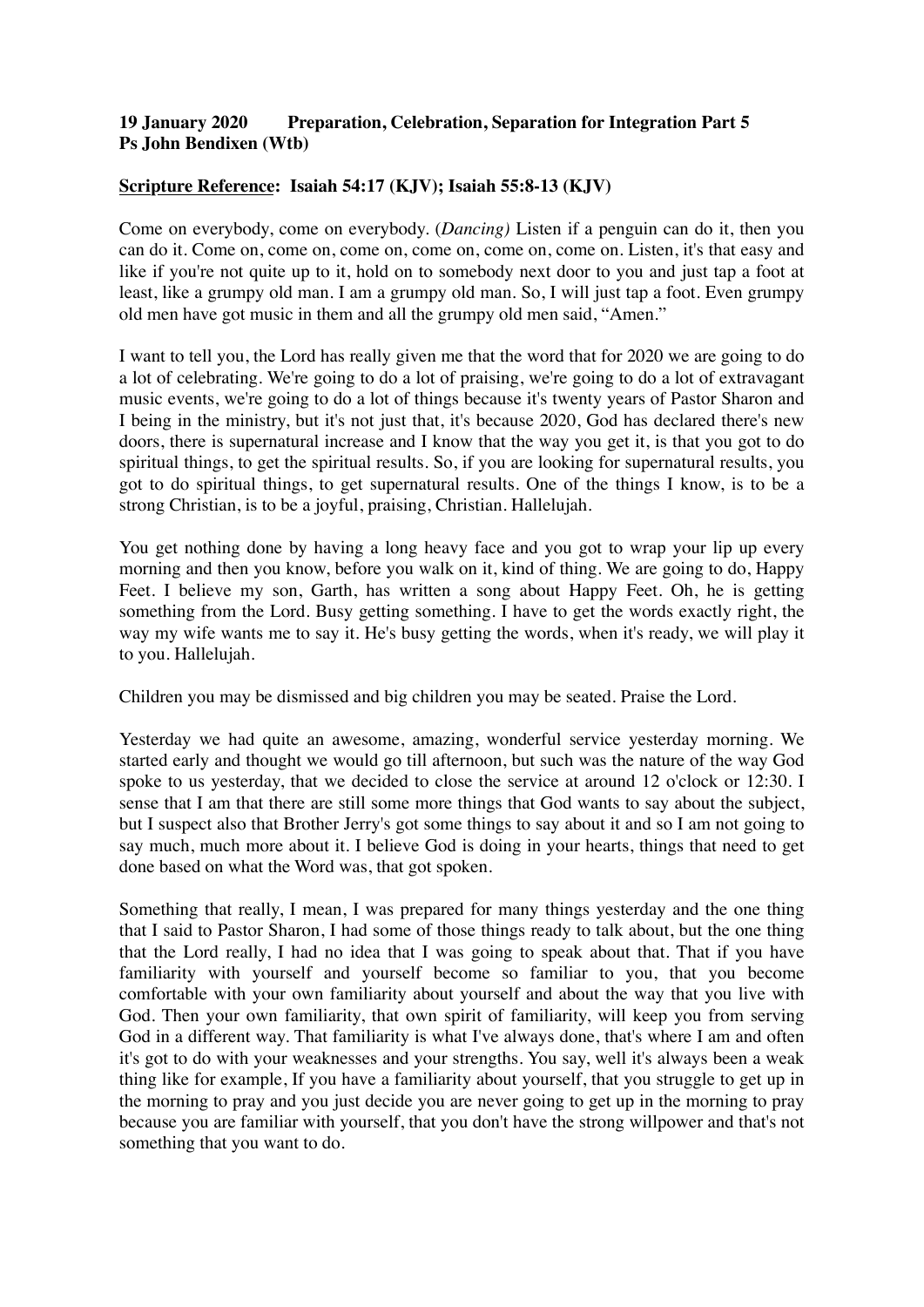Well, if you allow that familiarity to stop you from going forward in God, then you'll never spend time with God. If that's your weakness, then find another time of the day to spend with God, but don't have a familiarity that says, "I am never going to spend time with God, because I don't wake up in the morning." I know, I mean, certainly, I am not a bad morning wake-up, but I am certainly not as good as Pastor Sharon.

When Pastor Sharon wakes up in the morning, I don't know. I don't know if she feels something different, but certainly, what I perceive is, when she's up she's like, "Let's go, let's go, it's like, the day has begun, let's go." I am like, "It's too radical, just easy, easy." No, she's like, "Let's go." "Easy babe, easy." It takes me a bit of a half an hour to get to, "Let's go, let's go." For her it's like, her first leg is out of the bed, it's, "Let's go." She's going before her foot hits the floor.

Some of you relate to that. Some of you relate to just give me half an hour, please. Sometimes, there are people that, like you talk to them early in the morning and they go, aarrhhh [*growl*]. What's wrong with you? I am not awake yet, I need a coffee. Coffee. Morning, coffee.

Those are familiar things about us as a people, but if you let that familiarity stop you from growing in God, then you're never going to overcome that. Rather use the strength somewhere else in the day, to get you close to God. Then when you are close to God, then God's strength will help you get rid of the familiar things that you need to get rid of. Amen. Hallelujah.

I got to share yesterday and I encourage the people that weren't here yesterday. I encourage you to get the messages from yesterday, because they were very, very significant. I can't quite rightly say exactly how powerful the work is that God did in us, but I think it reset the spiritual climate for many things in the ministry. It was that important yesterday. Praise the Lord.

I am not going to, because I said to Pastor Sharon this morning. I said to her, "I got to go back and listen to those messages because even though I had prepared some of the things that I was going to say, it came out of my spirit in such a different way than I thought it was going to come out by the Holy Spirit. Words came out and things came out and I had to say things under the authority of the Holy Spirit, that I don't even remember some of the things that I said yesterday. I have got to go back and listen to what I said, to be able to fully understand, for myself exactly what it was that the Holy Spirit said yesterday." It was really quite an amazing service.

I just want to rephrase or re-say some of the things that I said yesterday. Doctor Jerry Savelle got a phone call from Brother Kenneth Copeland in December and they talked about a spiritual mantle that had been placed on him for many years by words and that Brother Kenneth Copeland was going to use a moment in 2020 to lay hands on him and impart the mantle to him. Although the words were spoken over him, he had not had hands laid on him, for the mantle to come upon him. Now, one of the things that had been spoken to him, was that he was going to operate more strongly in the gifts of the Holy Spirit, especially the gifts of seeing and knowing.

He has spoken about this, and I know for many many years, there have been many things that have happened in Brother Jerry's life, that are very powerful in the spirit. He himself has said,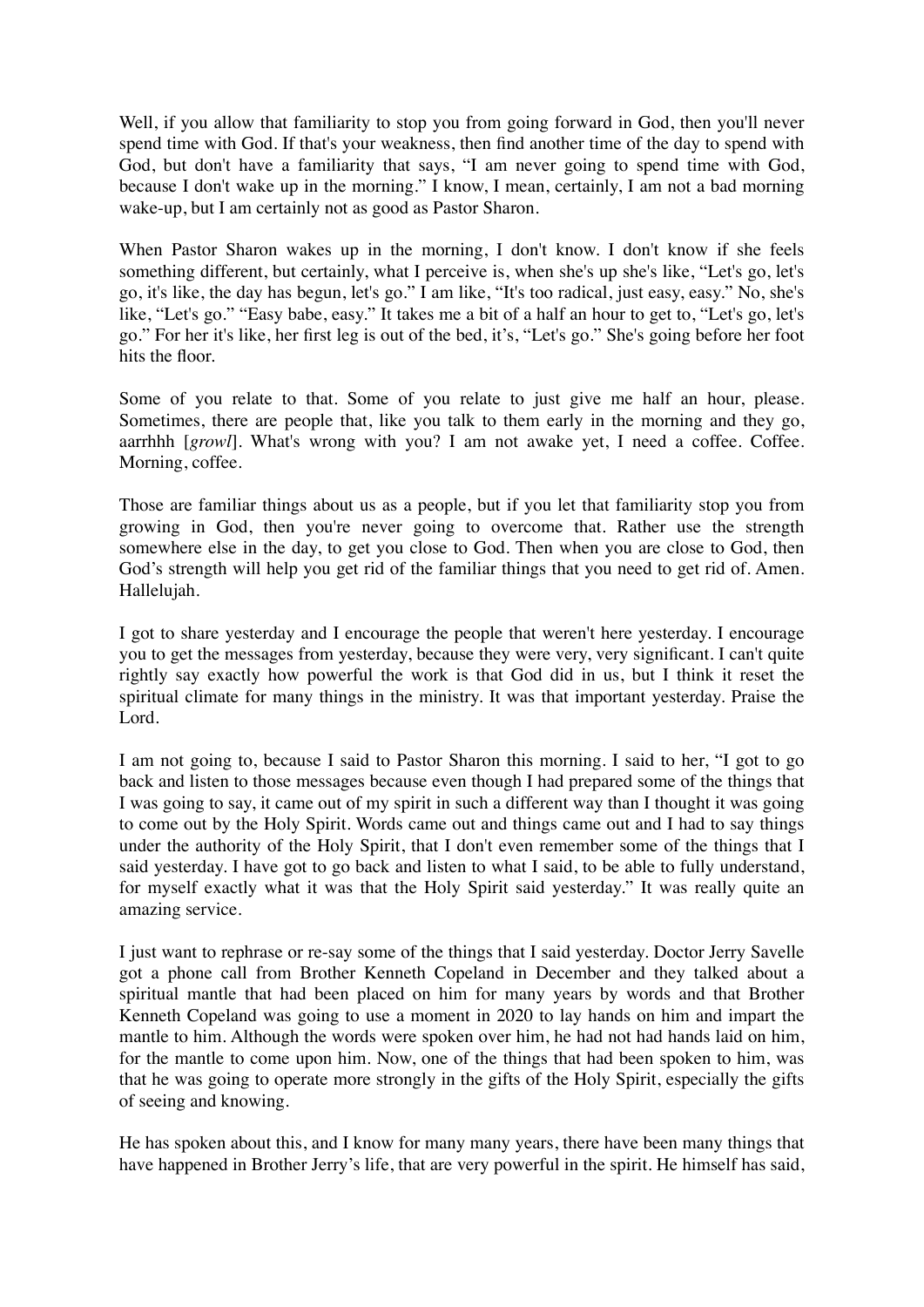I have withheld my function in those spiritual gifts. I have not allowed them to operate as strongly as they should and could, because there is so many flaky people out there, and there are so many people that have abused the gifts of the spirit. There are so many people that try and make a name for themselves and try and become the next best so-called prophet, Kathryn Kuhlman or whoever else you want to put out there as a name. Maybe Elijah or somebody like that. He was aware that he didn't want that, the integrity of his ministry be undermined by his gift operating, and then people associating his gift with the flaky people.

He admits that he made a decision to withdraw and what that really looks like, is you operate and you function in other gifts, and he has spoken about this, not just once, but a number of times. He has spoken about this, that he flows in a very strong teaching gift most of the time because the teaching mantle is upon him. He very seldom lets the prophetic gift go in the spirit of seeing and knowing, the word of wisdom and the word of knowledge because he can be so accurate.

He gave an example of a service that he went to, and when he walked into the service, he specifically put a certain amount of money in his pocket. Before he went into the service, the Lord had shown him a lady that had wanted to put her children through school, a special kind of school, you know he uses words that describe an America School that I didn't understand, but it was a special kind of school, and she wanted all her kids to go in there. This is many many years ago. Probably thirty years ago, and you will see why now, but she wanted her kids to go. She didn't have enough money to send all three the kids, to go to that school. She was actually not going to send any of the kids to that school, because she didn't want to give two kids an advantage over the third kid. You can understand how a parent would do that.

She really wanted her kids to go to this special school, but she just didn't have the money, and I think it is related to registration fees, and first-quarter payments, something, I don't know exactly what it was. At that time, she lacked 186 dollars and some cents. What Brother Jerry did was, he took a 186 dollars and cents, and he put it in his pocket. He walked into the auditorium, when it was his time to speak, and he said, "The Lord told me that there is a lady in here, that was wanting to send her kids to school and she doesn't have money. She is short of the amount of money. Is that lady in the service?" She put up her hand, and he said, "The Lord told me that you are short of a certain amount of money". She said "Yes, sir". He said "How much is that money?" She said, "A hundred and eighty-six dollars, and let's say its twenty cents". He said, "Please come up here, mam". As she came up, he took out the 186 dollars and twenty cents, and he put it in her hand. Now, only God can show you something like that. That's for His glory, that's not for man's glory, right?

That is God showing, that He can show you something supernaturally, that you can operate in, and then sets somebody free and everybody gets to rejoice in the power of God that is at work. I have said to you previously, when Brother Jerry came to visit us, I even said to you, I know he operates in this. I even said to you that sometimes he sees things like on television screens. He has told me before, and I have heard him even minister it before, that sometimes he can be standing in an auditorium and he could be looking at someone and there would be like a TV screen above his head and on his head, and he can see some of his life playing out like a TV. He can see like maybe he went to his neighbour's door and asked for a cup of coffee or something. I am just using a stupid, silly thing and he asks for a cup of coffee and his neighbour punched him in his face, because he is angry with him. Then it offended him, whatever. He can see that, in colour. Praise the Lord.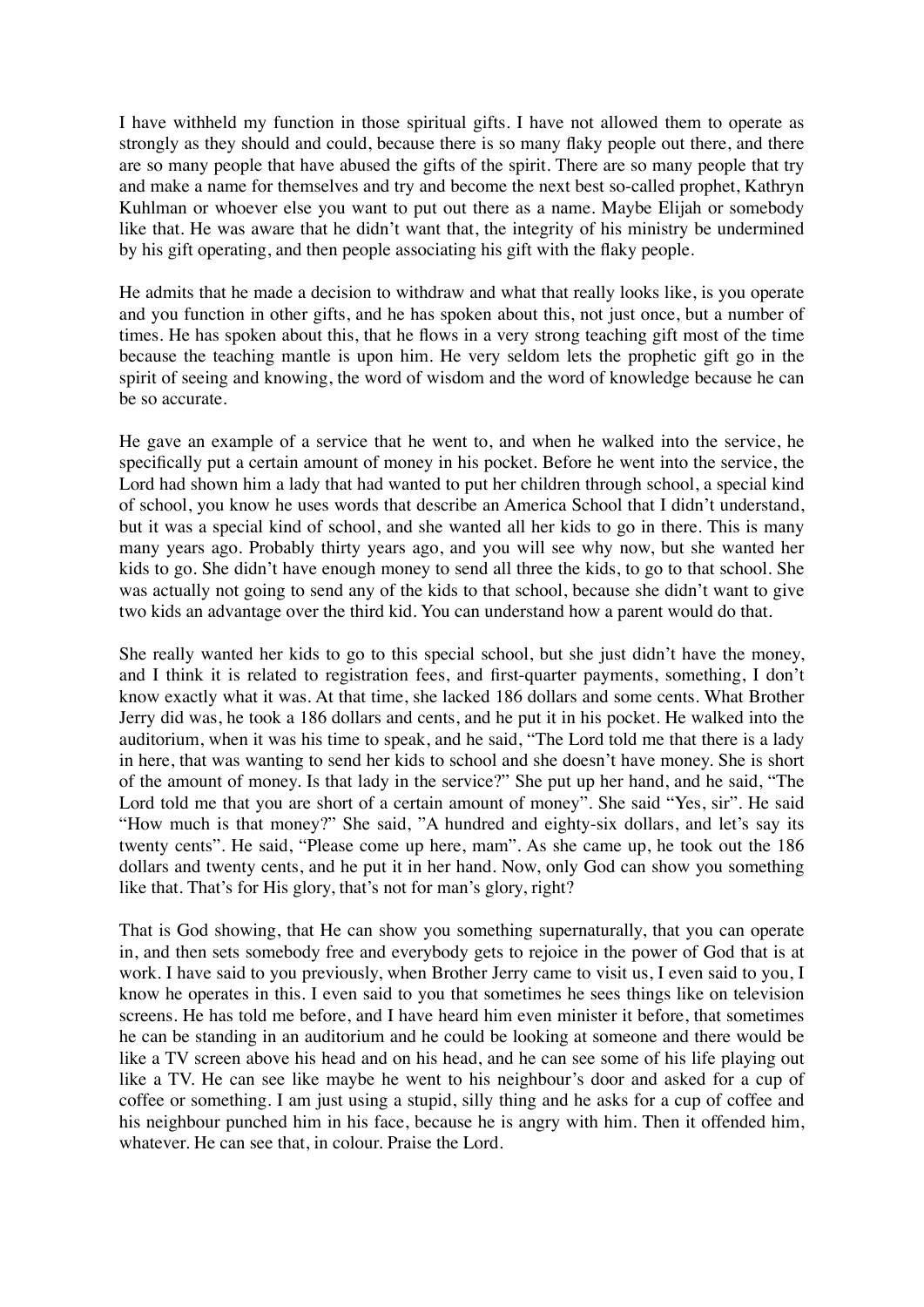Well, I am telling you that now, because Brother Jerry is going to be here in a couple of weeks, and evidently Brother Copeland has spoken to him and said, "You have got to go and use that gift, to the point where God has instructed me to lay hands on you to stimulate that, reactivate it and make sure that those gifts that God has given you are working." Hallelujah.

I am wanting us to be ready for it, and I don't want familiarity of his teaching gift and the familiarity of what we know about Brother Jerry and all the years we've walked with him, to prevent us from receiving everything God has given him. To that end, we can become familiar every year when we have the word from God that helps us live life more successfully. We can have a word from God, and every year we might say, "Oh that's just another word, that's just another word." Maybe you might even think that he made up that word, you know, that he just kind of made up that word. It is a nice saying you know, in 2020 there will be a New Door that will open for you and you will experience supernatural increase like never before.

Some people that have a familiarity about church life, and a familiarity about preachers and leaders, they might turn around and say, "Well, I am not really going to take that seriously, because it is not that serious, if I don't do it, it's not so serious." Well, it is that serious, because God has given us those gifts in the body of Christ, through authentic people, that spend time hearing from God, and God is speaking to them. That it will give us direction and guidance in our Christian walk, so that we can live life successfully. Right? You can say, amen.

I used yesterday, to even describe that about myself, that even though I know you all very well and you know me very well, there have been times when God has called me to prophesy. I used a couple of prophetic words yesterday, like the one time I was prophesying in the Jo'burg church, in the early part of the year, I don't remember, well I think it as in 2012 when Marikana happened, I think. I don't remember exactly what year it was, but I think it was 2012 in January and I said, "There's an event that's going to happen in our country later this year and it has the potential to destabilize this Nation and we've got to pray and ask God that whatever that event is going to happen, that it will not destabilize our Nation and it will not cause this Nation undue problems." Later that year, I think it was in the month of April or May or June or somewhere around there, Marikana happened and people got shot and killed and there was a lot of mayhem, about that. It could very well have been that the world that was looking on at that time, could have done a lot of things and we know it had an impact on the platinum price and it had an impact on strikers and there was violence and aggression and stuff in the nation, but we had been praying and so I believe that the result of that, although it was catastrophic, it really didn't end up hurting the nation as much as it could have hurt the Nation.

I have said, I have had time, when I have had the spirit of prophecy come on me and say, "There's a hard time coming economically, so start paying up your debts, start putting cash together and make sure you've got cash in reserve because if you're just going to do nothing about it, it's going to catch you and hurt you." There are other things that I have prophesied about; that the Nation would shift and change and that there would be a time of God and that things would be happening and all those things I have said would happen have happened.

Even yesterday I said, "If ever," and I believe this with all my heart; if you're going to stand any place and speak for God, then you should be judged by what you speak. You don't stand up and say, "I am speaking for God," and then it doesn't come to pass and then you've got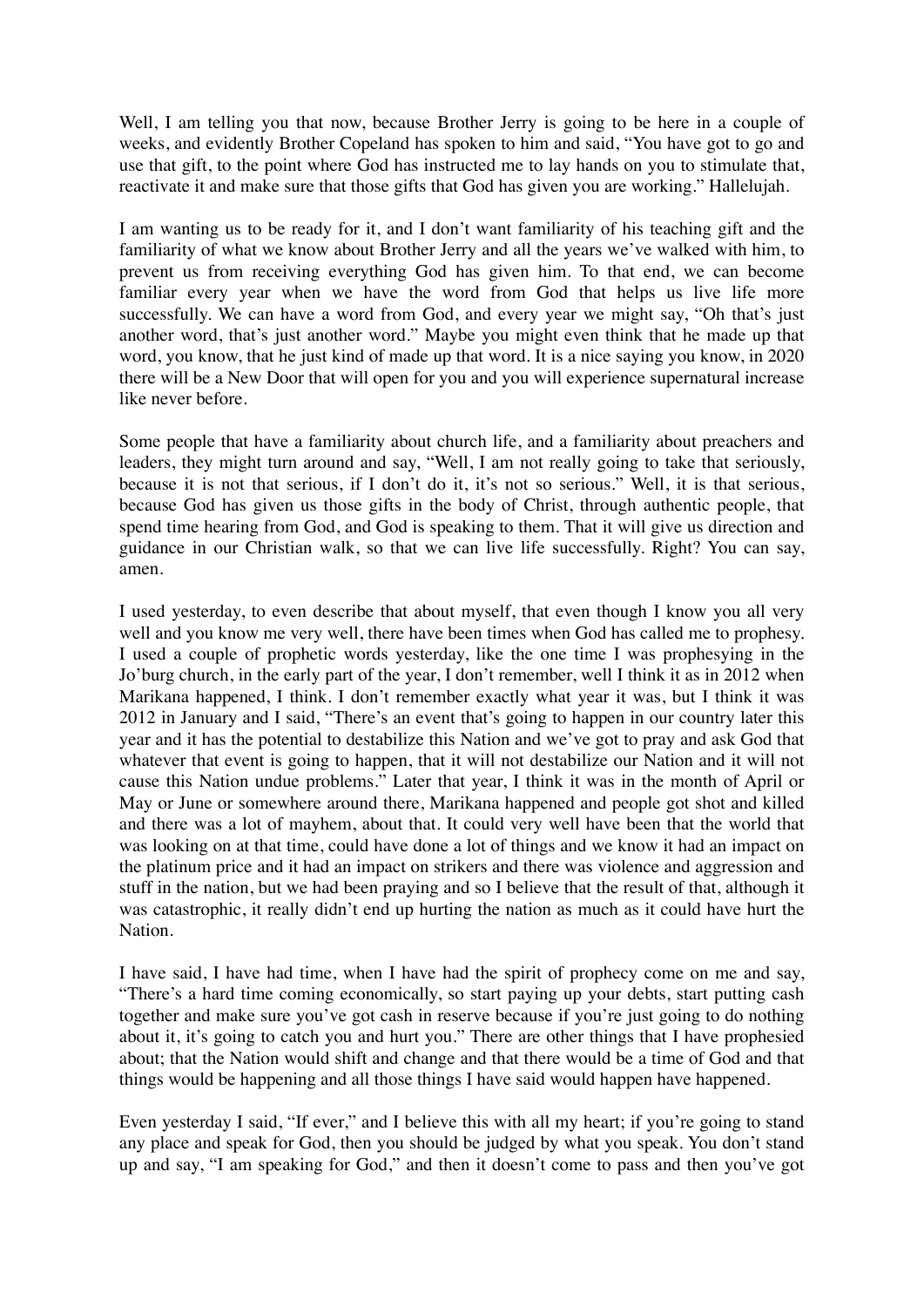something else to say for God. No, now you're not talking for God, You are just talking, something else.

You all know that I am very cautious when I get up here and I say, "Thus says the Lord," or, "God's speaking now," because I am aware that I am representing the mouthpiece of God. There is another function that happens much more regularly with me and that is that, there are the gifts of the spirit that often operate and function in me, when it comes to people in our ministry and sometimes they're not that open and they're not that public. Sometimes they're just private. When I talk to people in private, I don't go to them and say, "God says…" I don't do that.

Where is Miranda? Can I use some of your testimony? You sure? You don't have to have peer pressure here. You are alright? Miranda was third year, fourth year, somewhere roundabout there, medical student… University… Doing a degree. She had grown up all her life, socalled wanting to study medicine. I am just doing my normal prayer time and I am just spending time with God and I am just having a moment with the Lord and the Lord impresses upon my heart that I have got to go and spend some time with her father, Bertus. He is the Missions Director of the ministry.

We know each other quite well. I mean, I know she's in the university and I know a bit about their family's life. The Lord says, "Go and spend a day with him and go and visit his business, his sites where he does all the installations." I said, "Yes, Sir." So, I called him up. I said, "Bertus, when the day's convenient, I'd like to come and spend the day with you." I mean, he was very kind to me and he set up a day where there was hardly any work going on, it was just inspections. I didn't have to hang around while he worked and just sit in the hot sun with a "hoedjie" on and watch him work. So, that day happened.

While we were travelling around I began to ask him questions about his daughter and about her life and all of that. Now we were on our way back and we're probably about an hour and a half's drive back from Witbank, we were coming from Hazyview. I said, "Bertus, I have to just say to you now, I can't wait anymore. I have to talk to you about your daughter and I believe that Miranda's got to come and hang out with us in the ministry for a while." I said, I think this was November, October timeframe, somewhere around there. Stef, can you remember? October. It was about October of that year. I said, "Even if it's got to do with just the December holidays, January holidays when she's got a break from university. I believe she's got to come and hang out with us." He said, "Okay, alright, Pastor." I said, "You need to talk to Stef and you guys need to pray about it and then talk to Miranda and then see if it would be okay with her. My part is, I have got to extend the offer."

While we are driving in the car, his phone rings and at that moment, Miranda was in a rather emotional, quite significant emotional state of mind and she was having an experience, "I don't know that I can carry on doing what I am doing at university. It's getting too much for me." So, lot's of spiritual attack on her life. While I am driving in the car, my words are hardly out three minutes. In fact, we're still busy talking about it, Stef calls Bertus and says, "Bertus, you won't believe what's happening right now to Miranda."

One week later we all had a meeting. "Miranda, come spend December holidays in the office." After December holidays she came and she said, "In my medical degree I can take a one year sabbatical and then continue the degree after I have taken a year, but you may not take more than a year because after that you can't go back and study medicine anymore. After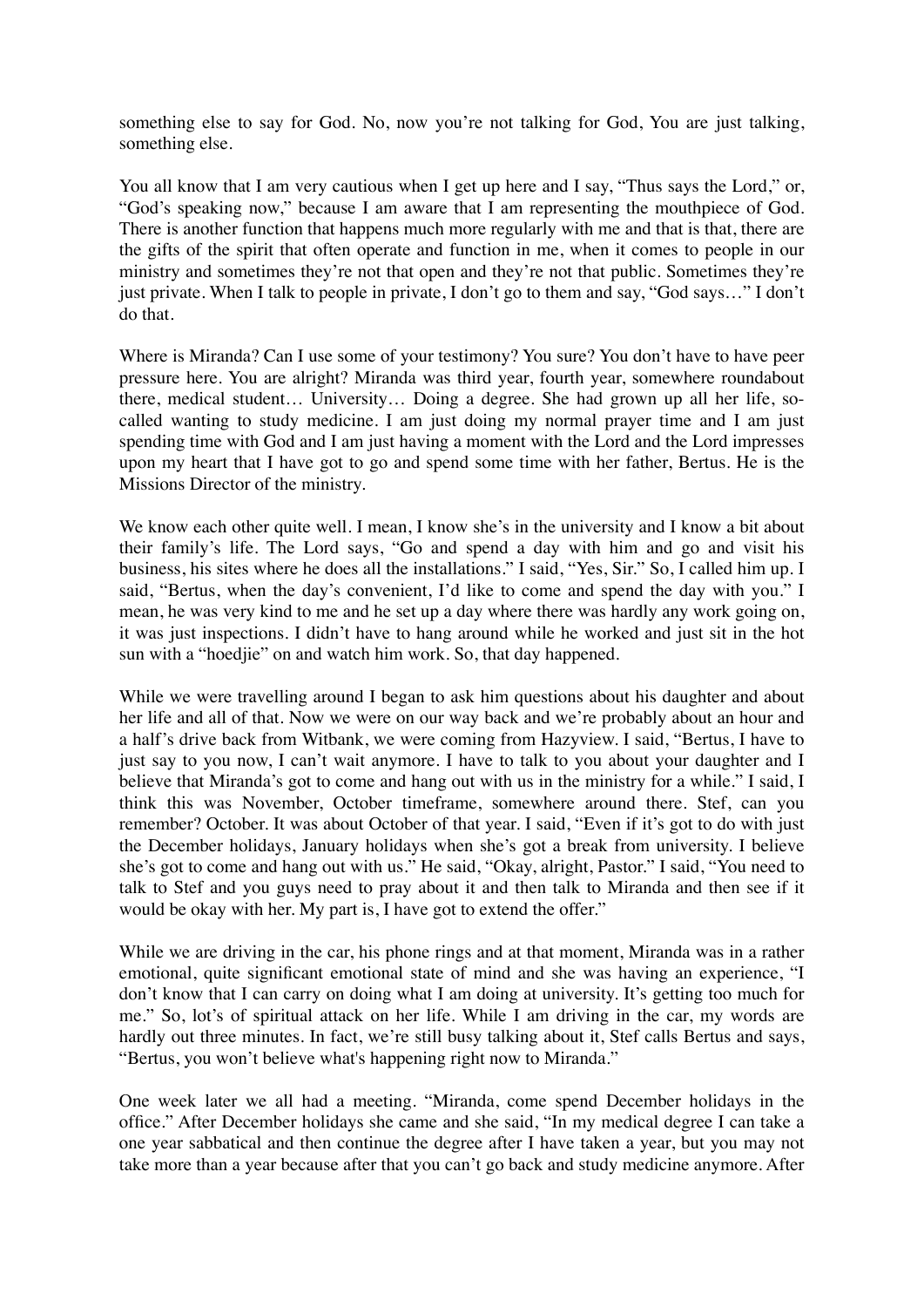at least three years, you can take a year sabbatical and then you can go back. I am going to take a year sabbatical." "What are you going to do?" "If you'll have me, I want to stay in the ministry." She hasn't left. She's still here. She's part of my A-Team. Hallelujah. She's a wonderful asset to this ministry. I don't know that she'll ever leave. In fact, I am pretty sure she won't.

I didn't go to them and say, "Thus says the Lord." Thank God, they didn't treat it as a familiarity. They treated it with a respect that this is something God's doing. God was very sure for us to do it, because the timing in eternity couldn't have been more correct and accurate that at the moment, I am speaking to Bertus, in that very moment, his daughter needs help. To the fact that mom calls dad and says, "Our daughter needs help." "Funny, I have got help in the car with me." Hallelujah. God orchestrated that.

I am just trying to say that if there was some level of familiarity involved in something like that, it could have put a spoke in the works and nothing could have ever happened, right? So, having familiarity is a dangerous thing. I want to separate that from the fact that I am, you guys all know me. I am very happy to go running with you, to go cycling with you, to get on a hot, on a bike, on a motorbike on a hot day and go and sweat with you and do lots of things with you guys and, and hang out with you. You understand, I am not in a space where I am expecting, where I am trying to teach you that familiarity means separation from me.

I am saying that there's a familiarity that we all can have about our attitude towards the vessel that God's used to preach, the vessel that God uses to make changes, that if we keep seeing the vessel as a human vessel and not a God vessel, then we can't receive from God through that vessel. I am encouraging you as I did yesterday, I am encouraging you that when Brother Jerry comes, I want us all to make, to increase our faith and to get our expectation up there, that we are going to, to press in, not make a demand on him the person, but make a demand on gift that operates through him as a person, that we can have everything that God has put in him. Hallelujah.

I am speaking because I am wanting to increase your expectation. You remember that when Brother Jerry came, and he came for this prolonged special meetings. Afterwards, we did the *Glory Book*, the *Holy Weave* book*,* you remember that? Basically what we did was, we took seeds out of every message that he did, and we put it into this book, and now we use this book as, as a point of contact for declaration, because this book was words that he spoke to us, that he left us with a bag of seeds, word seeds. That if we will use that word seeds, we can continue to grow in all of the harvest that he dropped here. He dropped seeds, it's our job to water them, to grow them and then to harvest them.

It's not his job to that. He came and he dropped the seeds. If you've let go of the *Holy Weave* book, or those confessions, pick it up and get it going now, it's a good time to do it. Don't you think? I have a manual one, and I have electronic ones, one's on my phone, one's on my iPad, one's on my computer. I have got *Holy Weave* books and I have got confession things all over my computers because that's where I roll most of the time, is I am an electronic guy. It's what I do. Praise the Lord.

When Brother Jerry, I mean, you understand that years ago now, years ago now, he had a word over him that he was going to operate more strongly in the gifts, the spiritual gifts of seeing and knowing. When he has prophesied about things that God wants to do in a year, like 2019 was going to be a year of *Marvels and Wonders, and Extraordinary Manifestations*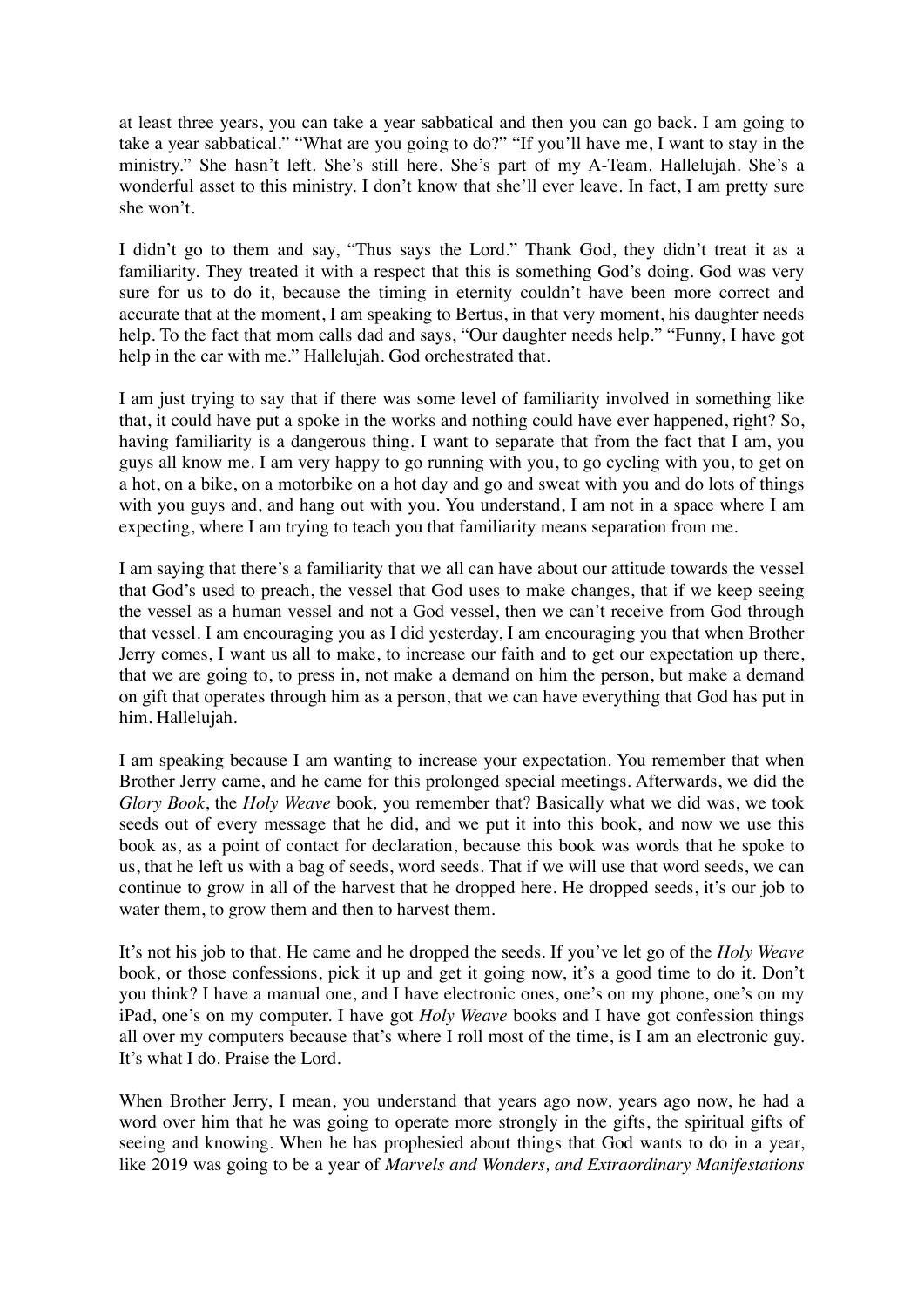*of the Greatness of our God*, I took that seriously. He said, "God can do in one year, what would normally take ten years." Let me just give you an example; on Friday afternoon, we're standing in the auditorium talking here to the supplier, that supplied us with our cameras, and understand, he works with much bigger churches that has much bigger budgets, and they do much bigger things.

He came in here on Friday, to enquire from my staff, what we have done to get the kind of quality that we've got at the cost that we got it at. Because he considers us at the cutting edge of innovation. To the point where there are churches enquiring from him, how to do what we've done because it hasn't been done before. In fact, his words were, "You guys could make a business out of consulting to churches, to get them to do what you've done in this church." Audiovisual wise. Wow. To the extent, you know, that a very large church, I am not inclined to give names, spent literally millions of rands on two cameras, that are like television studio-level cameras, like SuperSport kind of cameras. You get me? They're ready to turf them out and go with the solution that we have in this auditorium. Literally the church has come to him and asked him, "Please can you try and sell these cameras that we can do this solution," because the quality and clarity that we are getting in this solution is not as good as what they're getting on those expensive cameras. Hallelujah. Praise the Lord.

I am telling you that, why? Because when the Lord said, *Marvels and Wonders, and Extraordinary*, God is going to show us the extraordinary manifestation, what? *Extraordinary Manifestation of the Greatness of our God*, when He's going to show us that; the part of the way He shows us that, is that He gives us part of His supreme intelligence. We get things done, that others haven't even thought of how they can get things done. This is the person who supplies, this equipment; he's the supplier, he's the importer and he supply the equipment. He is coming to us, to get advice from us on how we put the technology together, because the church that he attends, had all their camera equipment stolen. Now they are having to buy new equipment. What they want to do is install a system that we've installed.

You see, God can do in one year what would normally take ten years. Truly, God is doing amazing things. Truly. Truly. You see if I didn't believe that word, I wouldn't have made the progress, and we wouldn't have made the progress that we did last year. Now we've got a chance to make progress this coming year, based on the progress we made last year. You know, it's like when somebody makes a lot of progress, how can I put it? If you're very, very, very, very unfit and you can't walk around the block, because you're unfit. When you do get to walk around the block, it's like, "Yeah!"

I was thinking about it the other day, and someone even made the comment to me about it. The very first time I rode a bicycle, I went on that bicycle, I rode ten kilometres, and half of it was downhill. I rode ten kilometres, and after ten kilometres of riding that bicycle, I got off the bicycle, I threw it on the side of the ground and I said, "I have to rest, I have to rest, I have to rest, I have to rest." I rested, I don't know, five minutes, drink water. Now I have got to ride the bike back. I wanted them to go fetch the car to come fetch me, he said, "No, no, you got to ride the bike back." I rode the bike back; I couldn't even help him put the bicycle on the back of the van. I sat in the car, drove me home and I went and slept for the rest of the day. I was whacked, twenty kilometers.

Now I am in a place, and then for a year or two or three afterwards, I would say, "Hey, I am going to go and do the Argus". Then I did the Argus in six hours and forty-seven minutes, and it was the very first one and it was like everybody was, "You made it, Pastor John, first time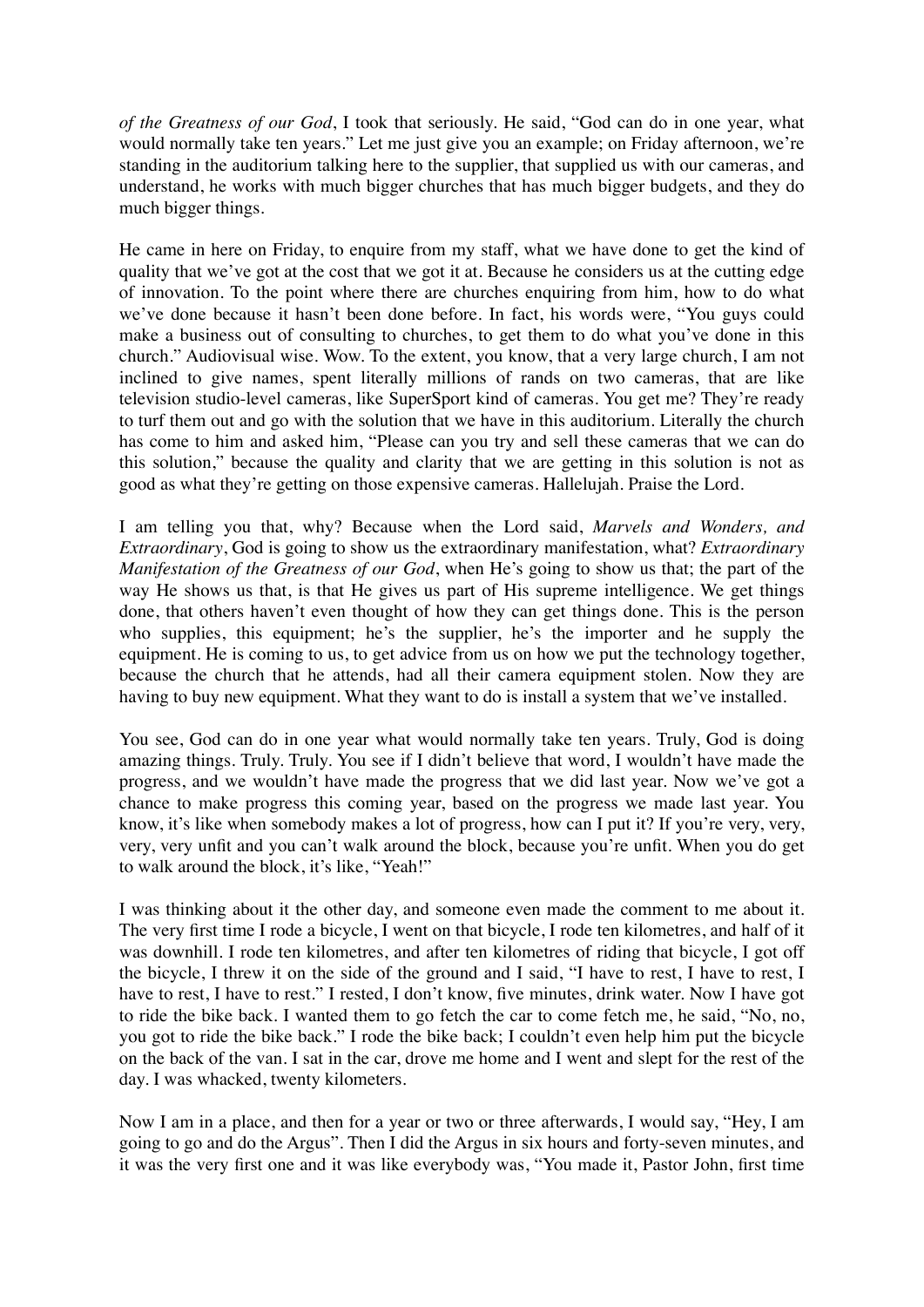ever. You made it, you made it." I felt like I was like this superhero, you know.

Now it's like, if I don't do the Argus and or the 94.7 or any of those, under three and a half or three hours fifteen, that they don't even want to talk to me anymore. It's like, please can somebody recognize that I have become pretty good, you know at this cycling. I am cycling at a reasonable level, "phah" you do that all the time, I don't have to talk to you. Now I got to go and do something really superhuman effort, for everybody even says, "Okay you did something good." You know what I mean?

We are not operating off the base of someone who's just cycled twenty kilometres. We are now operating off a base of somebody that's been cycling for many years that, of the greatest thing he ever did, that would be me; was ride from Johannesburg to Cape Town in eight days, 200 odd kilometres a day. That's the base we are working off in the spiritual now, this year. You understand? So where are we going next, so after last year. This year; I mean how good are we going to get by the end of this year. We're not trying to duplicate last year, we're building on last year to get to where we have got to go this year. Amen.

I took His Word seriously and His Word is that; 2020 will be a year of New Doors and Supernatural Increase. He was in Hawaii on holiday and the Lord began to lead him and he decided to and that's why you should have all had a copy of this card when you came in, or if you don't have one, you get one. *I am releasing my faith in 2020 for supernatural increase, beyond anything I have ever experienced before, according to the prophetic words spoken by Brother Jerry.* He had a Word from the Lord, which he sent to all of his churches around the world; that if you will take up an offering in the church, he wants to pray for the offering to release the blessing on your life.

The execution for us, is that I told you, the Lord had shown me that the execution for 2020 of this Word is that we will have *Project Strike, Project Celebration* and *Project Conditioning*. When you start to sow your seed between now and the time that Brother Jerry comes. We are blessed beyond measure, because he's got a church, for example in Australia, and he's only going to go to Australia in about May, I think of this year or somewhere around there. He's coming here in two weeks, so he gets to lay hands on our seeds. Hallelujah. Praise the Lord. I know I am talking about spiritual things here, but this is powerful things. These are lifechanging moments.

I want to read this passage of Scripture to you. It's Isaiah 54, verse 17 and I am going to read

from the King James Bible. <sup>17</sup>No weapon that is formed against thee shall prosper; and **every tongue that shall rise against thee in judgment thou shalt condemn. This is the heritage of the servants of the Lord, and their righteousness is of me, saith the Lord (Isaiah 54:17 KJV).** Isaiah 55:8 (KJV). I am just saying don't speak against what God says, don't speak against what God says, because if you speak against what God says, you can't get what God says. Amen.

I just feel led, excuse me, that I want to just share this with you again. I am very much aware and I, you know I have said to you, I think this works as well in business as it works for any kind of relationship. There are five levels to relationships. This is what the Lord showed me. The first level of relationship is the level of touch. The next level of relationship is integration of ways. The next level of relationship is strategic intentions. The fourth level of relationship is divine productivity. The last level of relationship is covenant.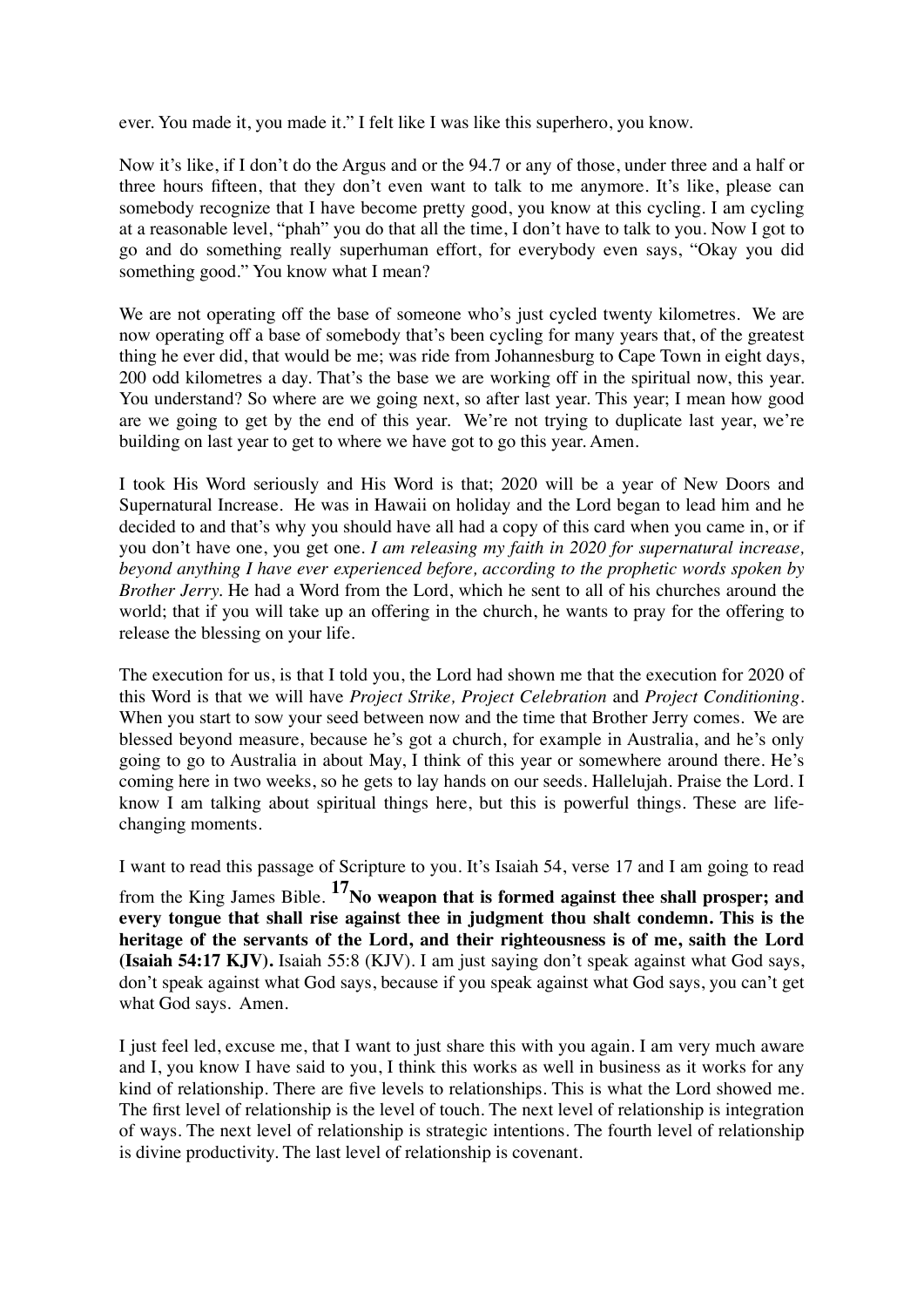So, what happens in the world system out there, especially when it comes to matters of male and female relations? Often times people want to go from a touch connection to an intimacy connection without establishing any of the other things, because they wanted to be physical. They just blow all of the strategic, all of the good qualities of the relationship out of the water. If you are in, if you are in a position right now, where I am talking to you and you are being touched by God, or have been touched by God, you may be in a level of relationship with God where you are just touching who He is and you're touching what He is.

You can't have a relationship without touch. You touch with words, you touch with your mind, you touch with social activities and sometimes you may touch with affection, touch a hand. Touch is very important. Very often out there in the world people say, you haven't touched properly, unless you've had physical intimacy, complete intimacy. The answer to that is no. If you're touching with physical intimacy in order to establish whether you can actually go to the next level of the relationship, you got it all wrong. The way it needs to work is, you need to have a touch of heart, a touch of where your lives are at, a touch of who you are as people, a touch of who you are each with God. There's many things where you have got to touch each other.

Then you go to integration of ways, which is the next level of commitment and the integration of ways is; I see who you are, you see who I am and we start managing our different ways, so that we can operate together. Operating is, together is not like this. It's not like you live your life, I live my life and when it's convenient we will touch. That's not marriage, that's not a good relationship, that's a one-way relationship. That doesn't mean you have a relationship. That actually might mean you're just living together or you just might be working together.

A typical relationship like that is a work relationship because a work relationship often is a contract and so you touch each other's value systems to a lesser extent. You touch each other's skill level to a very higher extent, but you can go to work every day and go and do what you have to do, say you're a computer programmer or you're an accounts person and you can sit and work on a computer all day and you don't have to hardly talk to anybody, right? That means you are touching your employer, but you're not integrating necessarily the ways. There's a certain amount of integrations that's required, like here's your key card, this is the time you got to clock in, this is the time you got to clock out and this is the time you will have lunch and this when you have to talk to your boss and you can have a whole level of integration, but it can be a very low level of integration.

The better the integration of ways, the more you can get to the next level, which is strategic intentions. When you get to the level of strategic intentions, now you are beginning to have a relationship that's very powerful, because strategic intentions is what's the quality that you have got, what's the quality I have got and what's the two qualities we can bring together, that can make something better, which ends up with outstanding productivity. In this case, I am using divine productivity and once you have this divine momentum, you have covenant. Hallelujah.

I am just reminding you about this, because whatever level you are receiving this message today, I am wanting you to use that level of faith that you've got to get something from God for 2020. I am saying to you, that if you want more from God in 2020, you've got to set about, with your head, say I am going to integrate ways more with God and with the church. If you say, I am going to take the Word that God's got, but I am going to stand on the outside,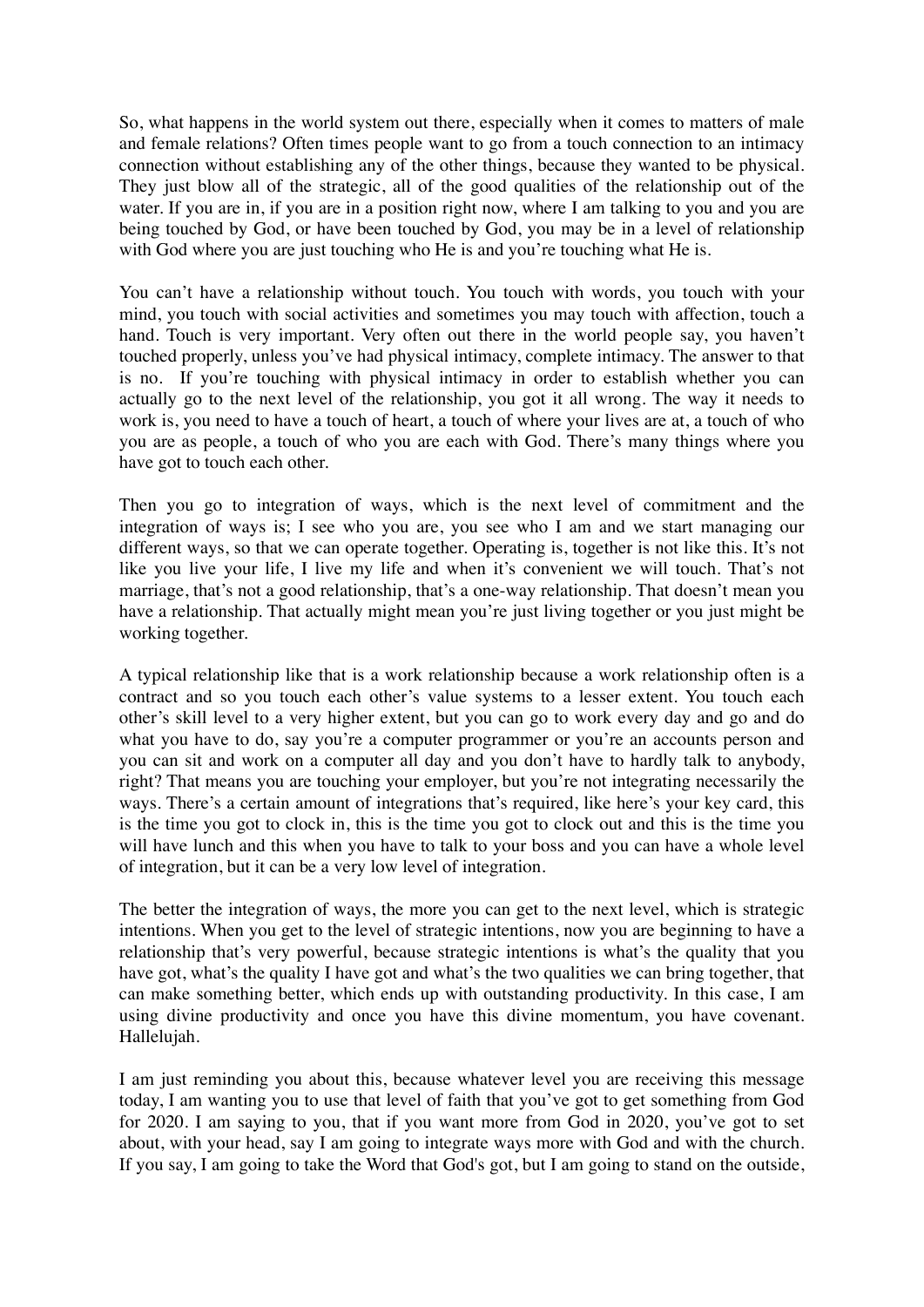then you're not going to get what God wants for you. Hallelujah. Praise the Lord.

I wonder if it's got anything to do with this. Brother Jerry decided he was going to give up a whole year of his ministry and he was going to travel with Brother Copeland and serve Brother Copeland for a whole year and all of the major ministry meetings that he does. I wonder if it's got anything, that the end of that year in December, Kenneth Copeland calls him and says, "You know that that word that I had over you all those years, I didn't lay hands on you and actually imparted unto you because there's a new level of authority that you're about to step into and you need the laying on hands of that anointing." I wonder if he's giving himself to Brother Copeland for a whole year had anything to do with that.

What did he do? He spent the year integrating his ways, he has already done that many times, but in a very specific way, integrating his ways. I am convinced they had strategic intention conversations, which they did, I know because he's doing it again this year with Brother Copeland. They've talked about it, as been doing this for the rest of their lives together. Strategic intentions was definitely on the table. Their traveling together was, is a divine productivity because now you've got two people doing something for God, in unity together. One puts a thousand to flight and two put ten thousand to flight. There is no question that divine productivity is in the mix. Do they function in divine covenant? Out of both their mouths, over the last fifty years they have talked about their covenant together. Ja, I am preaching good.

You can take that into a marriage. If your marriage is just about touch, then that's all you're going to have. If your marriage is about integration of ways, you'll find the sweetness there because you can flow. If your marriage is about strategic intentions, you start to find out what purpose and what assignment and what calling God's got for you. On the basis of that you begin to function on a much higher level. Then divine productivity can kick in and you can get hundredfold return because you're operating in the divine operation, productivity level. Then God makes covenant with you, that if you give me yours and I'll make you the father of many nations.

You have got to go through the process. Isaiah 55, verse 8, <sup>8</sup>For My thoughts are not your thoughts, neither are your ways My ways," saith the Lord. <sup>9</sup>For as the heavens are **higher than the earth, so are My ways higher than your ways and My thoughts than your thoughts.** <sup>10</sup>For as the rain cometh down and the snow from heaven, and returneth **not thither, but watereth the earth, and maketh it bring forth and bud, that it may give**  seed to the sower and bread to the eater,  $\frac{11}{150}$  shall My word be that goes forth out of **My mouth: It shall not return unto Me void (Isaiah 55:8-11 KJV).** He is saying as sure as a summer and winter and as sure as there's seed time and harvest, My Word will never come back to Me without productivity.

If we understand that God has His Word, then He has His special messengers speak words into the earth at strategic times, to get the job done, then we've got to believe those words. Not look at the messenger and say; "Ag, well that's just another word. I've been in church." Listen, people, I grew up in church as a kid. I've been in church my whole life. I know how many words have been spoken. I've been around. Listen, I've been around a guy one time, one of the big names, I won't say who it was. He wrote a book, *I predict the end of the world and the coming of Jesus in 1984*. He sold millions of books. 1984 I predict Jesus is coming back and 95 came round, then he launched another book, "I am sorry I got the prediction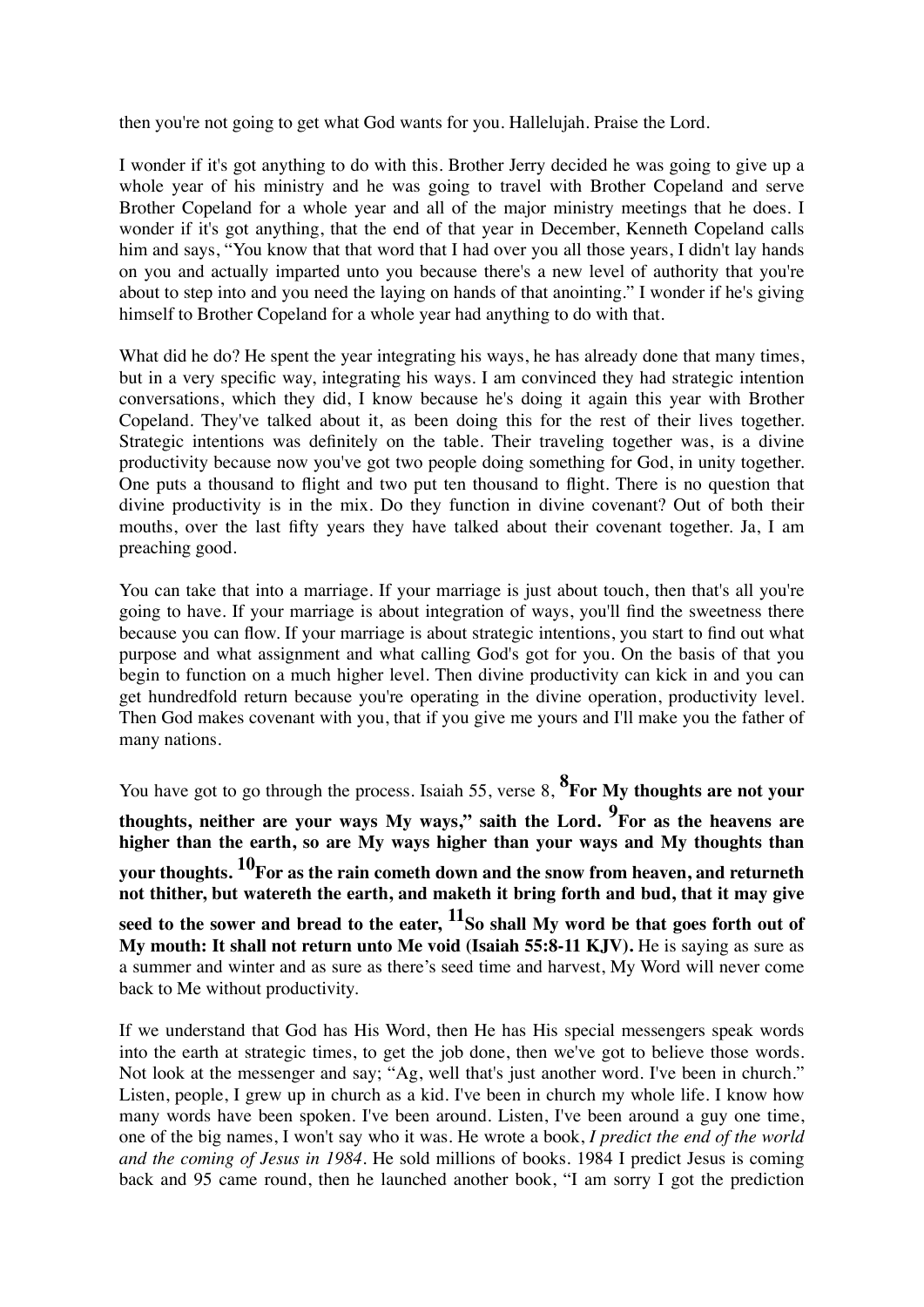wrong." You understand? I've been around Church a long time to understand that not everything works out and is above board.

I could take this view, that I've become so familiar with these patterns in the church that I don't let it work and impact me. I see the humanity oftentimes display itself and people using it for profit. I could take a very narcissistic view of it, and I could say, "I am going to get very critical about this." I know the people that I am connected to and I know those guys. Listen not one of us is perfect and we don't hear perfectly from God all the time, but a lot of us have been around God a long time and we know pretty much when God is speaking. We might get a phrase wrong, we might get an intent wrong or we might have something that's not quite 100% what God gave, but I certainly am and I know Brother Jerry and Brother Copeland are both. We're mature enough and strong enough people to say, if I got it wrong, I am going to say sorry. There's no point in me trying to make it right when it's wrong, yes.

Now we find ourselves in an opportunity, we have an opportunity, *Project Strike*. We have an opportunity where Brother Jerry, God gave Brother Jerry, at the same time God gave me *Project Strike, Project Celebration* and *Project Conditioning,* God gave Brother Jerry, the word that there will be the supernatural increase and you need a point of contact financially, to make this thing come through. Hallelujah.

The reason the Lord gave me *Project Strike* is because I am walking in the Word that God gave me, 18 months ago when I sowed my seed into Brother Jerry for *Project Strike*. So if you ask me; "Am I going to do it again?" The answer is, yes. Why? Because the season has come where God has said, listen, be sure this money is not going to Brother Jerry, this money is not going to Brother Jerry. Whatever seed you sow is going to stay here with us in the ministry and we will use it for our work of the ministry. He's not looking for money for himself. This is not about money for him, this is about getting money to you. The only thing I can say about that, is he who sows sparingly, he who sows sparingly, then the supernatural increase comes on the sparingly given. Praise the Lord.

**11So shall be my that word goeth forth out of mouth: it shall not return unto me void, but it shall accomplish that which I please, and it shall prosper in the thing whereto I**  sent it. <sup>12</sup>For ye shall go out with joy. There's the celebration part. <sup>12</sup>And you will be led **forth with peace: the mountains and the hills shall break forth before you into singing, and all the trees of the field shall clap their hands. 13Instead of the thorn shall come up the fir tree, and instead of the brier shall come up the myrtle tree: and it shall be to the**  Lord for a name, for an everlasting sign that shall not be cut off. (Isaiah 55:11-13 KJV). Let me tell you what is happening here is that God is busy doing something among us, that is going to be an everlasting established work that He's doing in our lives. Already the work that He did in our lives last year, is already standing as a monument about what God can do supernaturally. I am looking for a much greater supernatural increase in this next year. Hallelujah, hallelujah.

I really wanted to get into *Project Strike* and *Project Celebration* and I wanted to get into *Project Conditioning* yesterday already, and then I thought I was and I was working towards getting it done this morning, but I just want to read to you, the definitions of what *Project Strike* is and what these are and then I'll talk to you about the practicalities about it next Sunday, before I go and meet Brother Jerry in Ghana.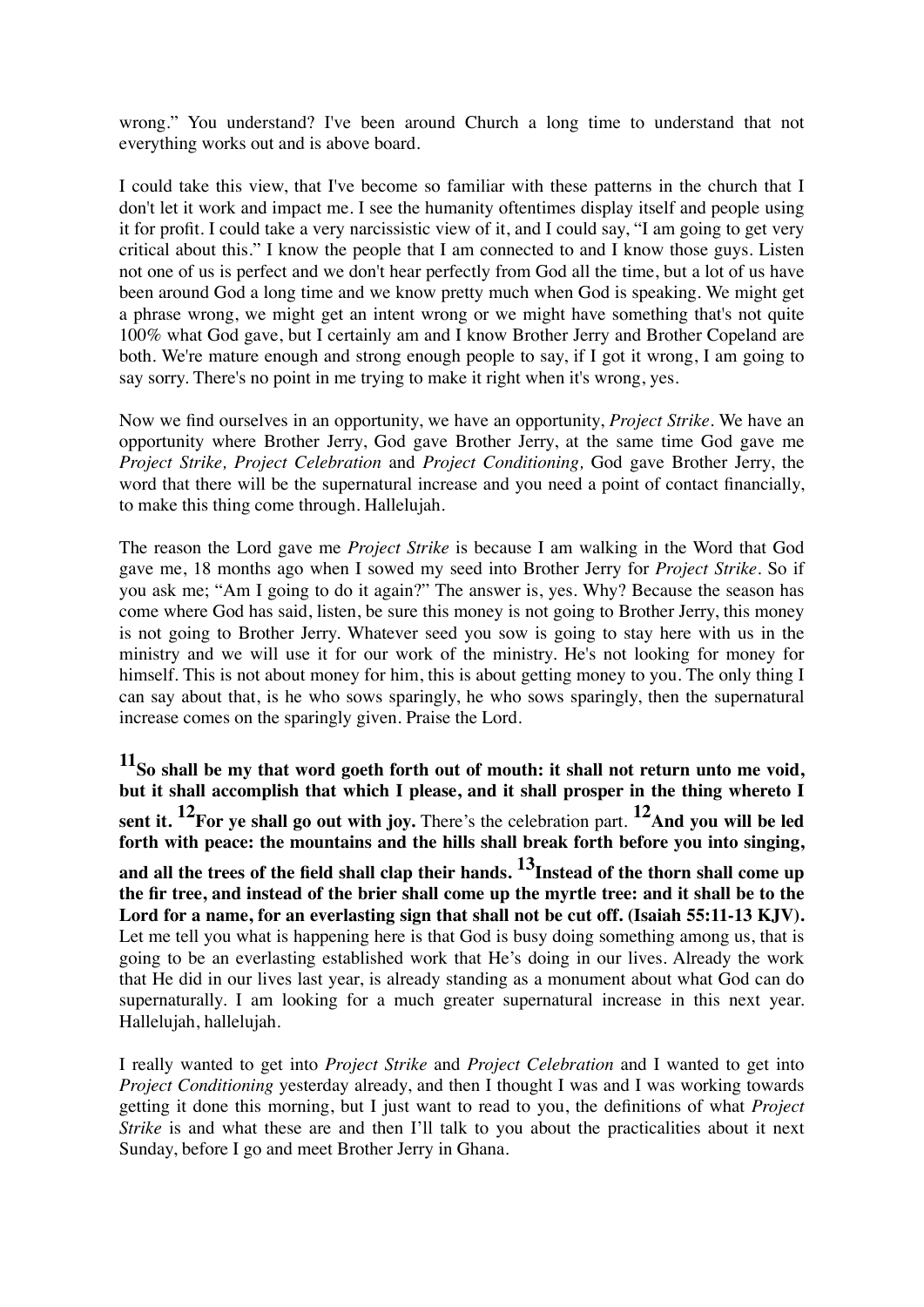So strike, the etymology or the foundation or the root of the word strike is to deal a blow, to collide, to hit with a missile, to cancel or expunge go toward or come upon. The Webster's 1928 Dictionary says, to touch or hit with some force, either with the hand or an instrument, to give a blow. Webster's 1913 says, to make a sudden impression as by a blow, to take forcibly, to advance, to proceed, to strike with effect. Hallelujah!

I am, I have already had a very effective strike in 2018, November 2018 when I sowed extravagant seed into Brother Jerry's ministry in seven area's, and I am wanting you to come up with seven areas that you want God to advance, to strike with force, so that you change the direction, the momentum of things that you need and want changed in your life. Hallelujah.

I want to make this clear, God has never observed, has never been a person impressed with how much you give. God is only worried about how much you keep. Hey? You know He already made that, He already made that argument the disciples watching a rich man and he took a whole big bag and he said to everybody, "Watch how much money I give to the church." Jesus looking at that, He said, "That man, he's got all the thanks, he is ever going to get because he got his thanks from men on earth." Meantime there was a little bent over widow woman, who took two coins and it is all the money that she had and she took all of her money and put in the offering and she considered herself to be unworthy because the money was so little. Jesus said, "Great is this woman's reward because she will get her thanks in heaven because she is not doing it to make a statement, she's doing it and she is given everything that she's got."

I am wanting to tell you,that if you come with a seed and ten rand is all that you got, that is a marvellous seed to give, that is a spectacular seed to give, because if you're given what in your heart and that's all you got then give the ten rand. It's a spectacular seed. Don't think that it has to be hundreds of thousands of rands if you don't have it. Or you know whatever the number is.

A good measure, a good measure is, Brother Copeland often speaks about he has in the past not so much anymore but the thing really touched us was he talked about the choke point in your life and if there is something that you want to do that you want supernatural increase in, find out what is your choke point. Uhhh, if I do that, uhh, uhh, I don't know if I can do that, uhh, uhh, just saying, just saying.

*Project Conditioning.* Conditioning the word of origin of conditioning is a process of training that results in fitness, oh my word. The process, this is what I like the most, the process that modifies a person's behaviour. A learning process by which a subject develops consistent response to a previously unrelated stimulus by association of the stimulus with another stimulus.

So, in other words, my previous stimulus, just hear me now. My previous stimulus was, when I want to do, change my eating habits or I want to change some habits in my life, there is a stimulus. So, my stimulus might be when I come home I am always used to having a sandwich and a cup of tea before I have dinner later and the stimulus will be when you walk through the door, it's like I am home and when I am home, I got to have my sandwich and my coffee before I have dinner an hour later. Just for example.

Conditioning for you might be, I am not going to be stimulated by that. So, a practise that I have to practice, that I do practice is that I found in my body even though I love coffee, I really enjoy coffee very much, I discovered that if drink too much coffee to regularly then it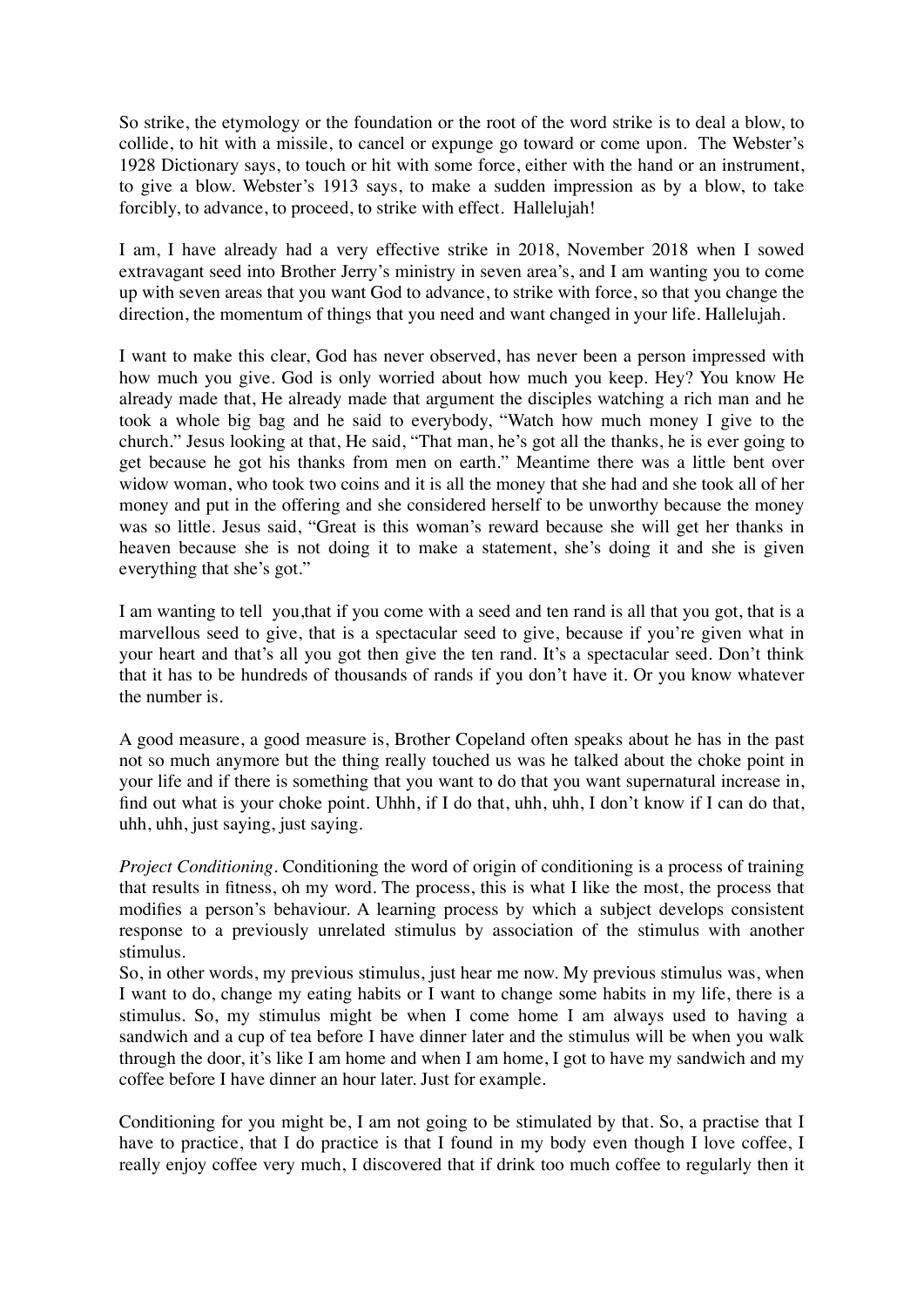begins to impact my body negatively. That is just something that it happened to me in recent years, in the last year or two or so, that it impacts my body negatively. I feel bad. It is not like I fall over or do stupid things. It's just I don't feel so good. What do you think stimulates my drinking coffee, smell?

What I have got to do is, I have got to say, "I am going to take a previous stimulus and I am not going to let that stimulus, stimulate me." Rather what I am going to do is have another stimulus and that stimulus might be, every time I smell coffee, I am going to say, "I am a child of God, conditioning myself physically and spiritually, so that I can change my behaviour for the glory of God." Now I am going to eventually start responding to my words rather than the smell. You want to be free of something? You got to take drastic action. Conditioning.

That's why I have been conditioning you already, since last year. You put your hand on your heart like this and say, "I am a child of God." Come on do it with me, "I am a child of God, I am a son of God, I am a child of God and because I am a child of God, I can be free of anything and everything in my life that's holding me back." You see, I have been trying to condition you, that if you kept doing this everyday, I am a child of God. You are driving in your car, you're all by yourself, even if you got the radio on, you put your hand here, and say, "I am a child of God, I am a child of God, I am a child of God, I am a child of God." What's going to happen, is that you are going to condition yourself spiritually. I am a child of God, now you can go into the next level. I am a child of God that can get rid of a bad eating-habit. I am a child of God because I have power through the fact that I am a child of God. Now I am not accessing my humanity child, I am accessing my spiritual child. Hallelujah.

I am finished and I am finishing off with this. *Project Celebration* is the action of marking one's pleasure at an important event or occasion by engaging in enjoyable typical social activity. The celebration of something is praise and appreciation, which is given to it, a joyful diversion, a joyful occasion for special festivities. I don't know about you, but this year I intend to celebrate. I already told Brother Jerry, we are in celebration mode, and we are going to, we are going to do some awesome things this year. Hallelujah. Praise the Lord.

I trust that you are increased in your expectation. That some of what we've said yesterday and today, is giving you an understanding, that that Brother Jerry is, is trusting the Lord, quite frankly that they have a ministers conference in Fort Worth happening this next coming week, Tuesday to Thursday. He is trusting that Brother Copeland's going to lay his hands on him and impart this mantle to him at this conference, if it doesn't happen now, it's likely to happen at the Fort Worth, SouthWest Believers Conference in July, but that's the words that he spoke. I am trusting with him that it will happen now. Cause he comes here right after that. Hallelujah.

Either way that mantle is upon him, I mean those gifts are working through him, but I am just looking for the supernatural increase of it. Hallelujah. Glory to God, glory to God, praise Jesus.

I want to just make a declaration to you today, that the Government of the United States, has had a significant project underway which I wasn't aware of until this last week. They have had a significant project underway, for the last three years, and what they have done is that they have had a focus on all Chinese imports, that are coming into America and they have been literally at random, inspecting a minimum of ten percent of all the Chinese goods that